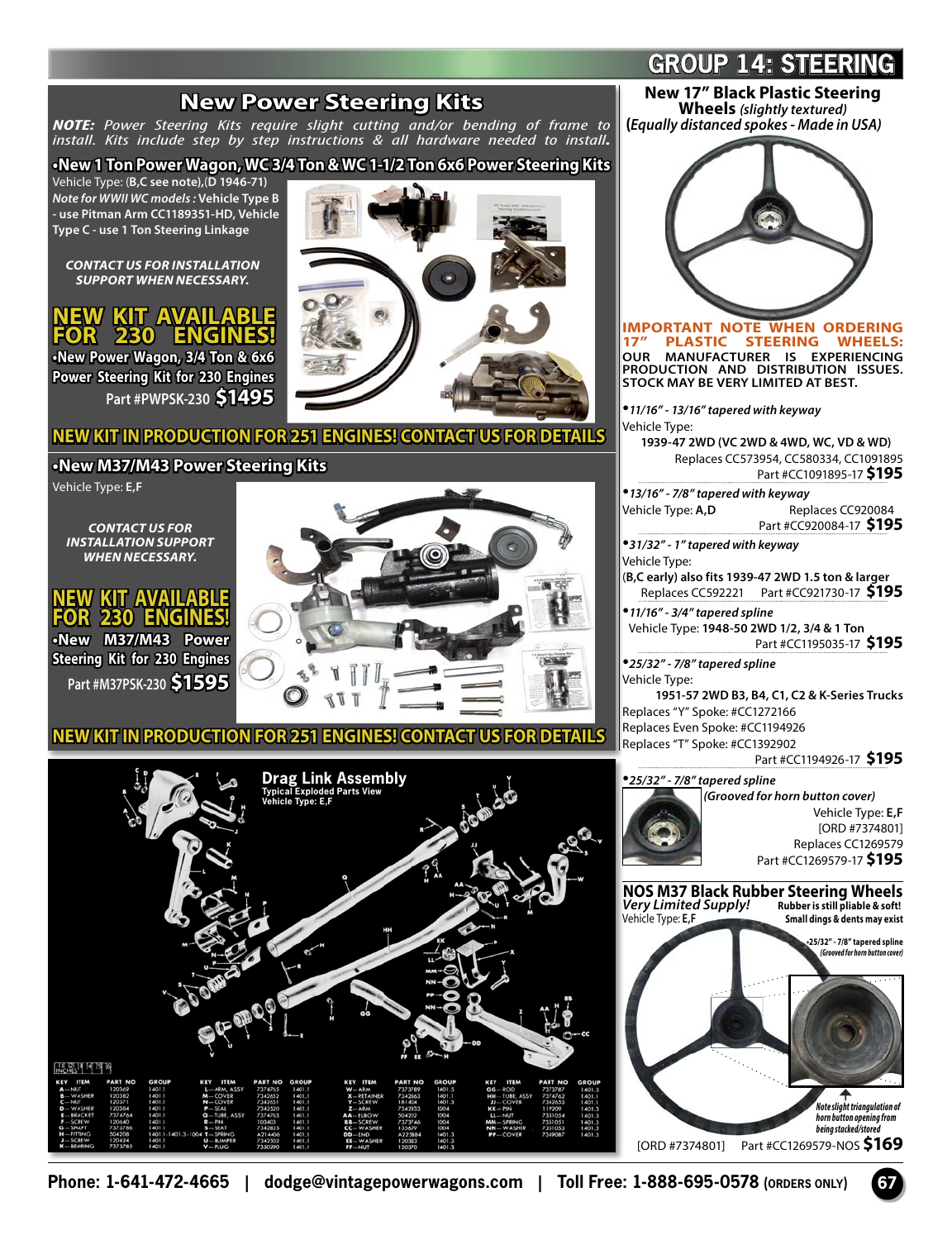## **GROUP 14: STEERING**

| <b>NOS &amp; NEW REPLACEMENT 4X4 TIE ROD ENDS</b> |                                                                                                                                                        |                          |                      |
|---------------------------------------------------|--------------------------------------------------------------------------------------------------------------------------------------------------------|--------------------------|----------------------|
|                                                   |                                                                                                                                                        |                          |                      |
|                                                   | Many of these hard-to-find tie rod ends are no longer produced. Tighten up<br>your steering and take the quesswork out of which tie rod ends you need. |                          |                      |
| Vehicle Type: A                                   |                                                                                                                                                        |                          |                      |
| CC915097                                          | <b>New</b> WC 1/2 Ton, coarse thread                                                                                                                   | Left                     | \$199                |
| CC912050                                          | New WC & VC 1/2 Ton, fine thread                                                                                                                       | Right                    | \$195                |
| CC912051                                          | NOS 1940 VC 1/2 Ton Only, fine thread                                                                                                                  | Left                     | \$65                 |
|                                                   | <b>Vehicle Type: B,C,D,E,F</b>                                                                                                                         |                          |                      |
| CC924163                                          |                                                                                                                                                        |                          |                      |
|                                                   | NOS 1942-45 WC 3/4 Ton, 1943-45 WC 1 1/2 Ton,<br>1946 WDX - 1968 WM300 I Ton, 1951-68 M37/B1                                                           |                          |                      |
|                                                   | [ORD #7349051]                                                                                                                                         | Left                     | \$52                 |
| CC597782                                          | NOS 1942-45 WC 3/4 Ton, 1943-45 WC 1 1/2 Ton,                                                                                                          |                          |                      |
|                                                   | 1946 WDX - 1968 WM300 I Ton, 1951-68 M37/B1                                                                                                            |                          |                      |
|                                                   | [ORD #7349050]                                                                                                                                         | Right                    | \$52                 |
| <b>Vehicle Type: G</b>                            |                                                                                                                                                        |                          |                      |
| CC1843147                                         | New 1957-62 all W100 & W200, 1963-68 W100 &                                                                                                            |                          |                      |
|                                                   | W200 (3500 lb axle)                                                                                                                                    | Left                     | \$95                 |
|                                                   | CC1843146 New 1957-62 all W100 & W200, 1963-68 W100 &                                                                                                  |                          |                      |
|                                                   | W200 (3500 lb. axle)                                                                                                                                   | Right                    | \$65                 |
|                                                   | CC2585259 New1963-68 W100 & W200 (3000 lb. axle)                                                                                                       | Left                     | \$65                 |
|                                                   | CC2585258 New 1963-68 W100 & W200 (3000 lb. axle)                                                                                                      | Right                    | \$65                 |
|                                                   | <b>CC3004930 New</b> 1969-71 W100 & W200 (3000 lb. axle)                                                                                               | Left                     | \$65                 |
|                                                   | <b>CC3004931 New</b> 1969-71 W100 & W200 (3000 lb. axle)                                                                                               | Right                    | \$65                 |
|                                                   | CC3004925 New 1961-68 W200 (3500 lb. axle)                                                                                                             | Left                     | \$85                 |
|                                                   | CC3004924 New 1961-68 W200 (3500 lb. axle)                                                                                                             | Right                    | \$85                 |
| <b>Vehicle Type: H</b>                            |                                                                                                                                                        |                          |                      |
|                                                   | CC1795584 New 1958-74 W300 (4500 lb. axle)                                                                                                             | Left                     | \$75                 |
|                                                   | CC1795583e* New 1958-74 W300 (4500 lb. axle)                                                                                                           | Left                     | \$75                 |
|                                                   | *REQUIRES CUTTING & RE-THREADING OF ORIGINAL TIE ROD                                                                                                   |                          |                      |
| Miscellaneous                                     |                                                                                                                                                        |                          |                      |
| CC1311175                                         | New 1948-53 2WD 1/2, 3/4 & 1 Ton<br>Right                                                                                                              |                          | <b>\$48 SOLD OUT</b> |
| CC1311176                                         | New 1948-53 2WD 1/2, 3/4 & 1 Ton<br>Left                                                                                                               |                          | <b>\$75 SOLD OUT</b> |
|                                                   | <b>New Tie Rod w/Clamps</b>                                                                                                                            |                          |                      |
|                                                   | Vehicle Type: 1948-53 2WD 1/2, 3/4 & 1 Ton                                                                                                             | Part #CC1194224 SOLD OUT |                      |
| New Drag Link                                     |                                                                                                                                                        |                          |                      |
|                                                   | Vehicle Type: <b>1948-53 2WD 1/2, 3/4 &amp; 1 Ton</b><br>Part #CC1195802                                                                               |                          | <b>SOLD OUT</b>      |
|                                                   |                                                                                                                                                        |                          | Part #CC920738 \$95  |
| USED Tie Rod                                      | ·Vehicle Type: A                                                                                                                                       |                          |                      |



**68 Phone: 1-641-472-4665 | dodge@vintagepowerwagons.com | Toll Free: 1-888-695-0578 (ORDERS ONLY)**

Part #CC1268402 **\$95**

•Vehicle Type: **E,F** [ORD #7373787]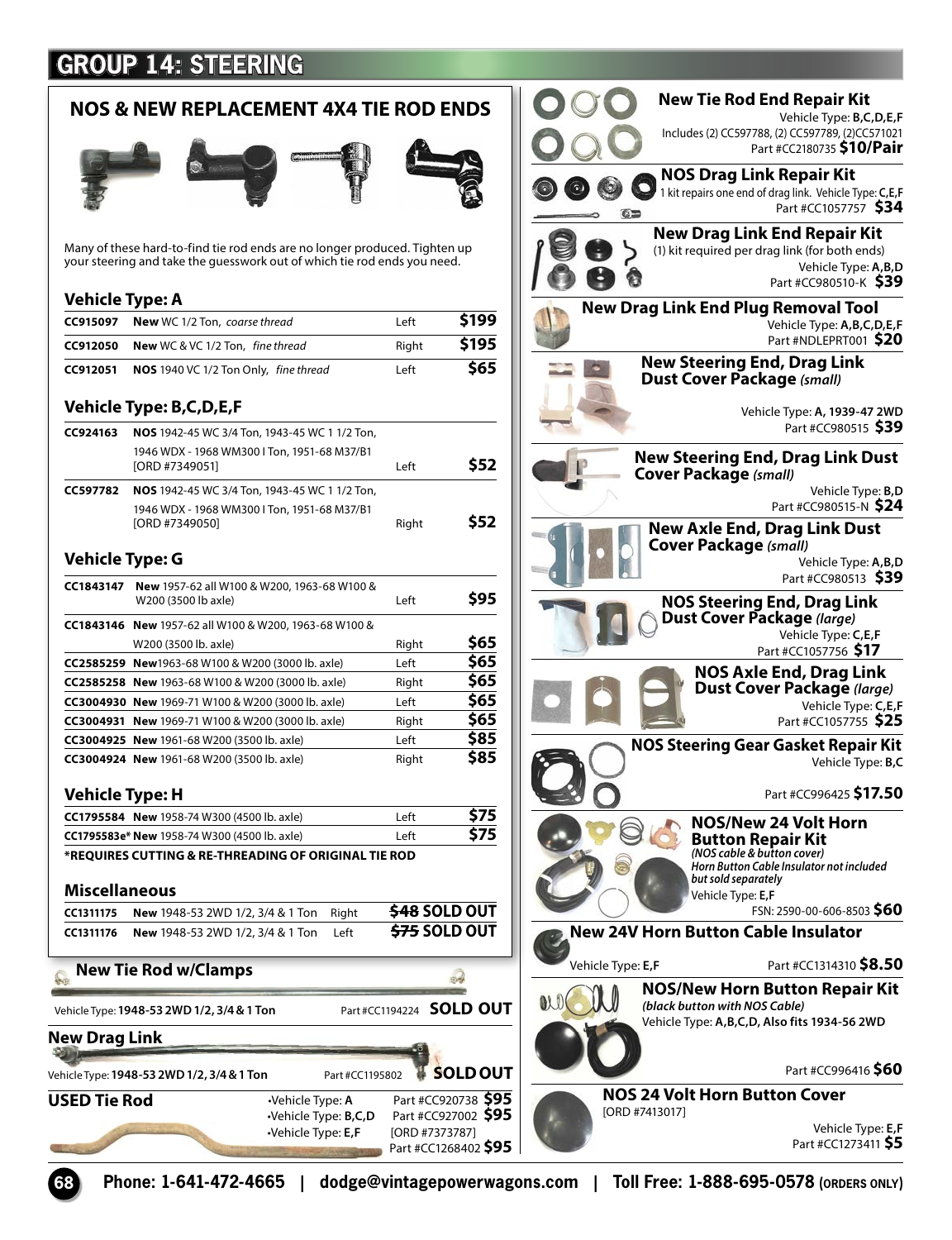## **GROUP 14: STEERING**